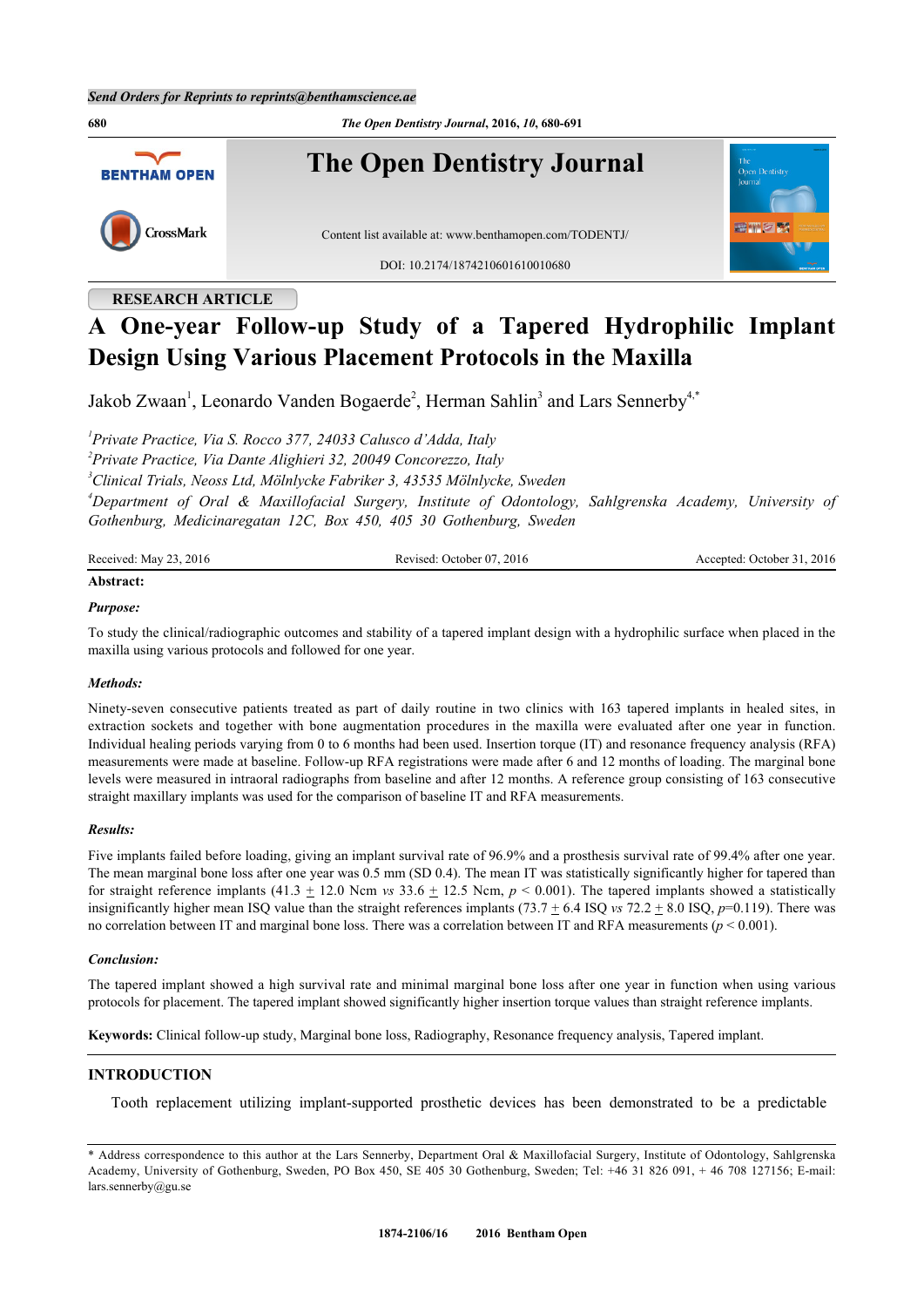treatment modality based on 50 years of clinical experience and long-term follow-up studies [[1](#page-9-0) - [3\]](#page-9-1). The present trend is to utilize one-stage and early/immediate loading protocols in order to speed up procedures and reduce patient discomfort [\[4\]](#page-9-2). In modern implant dentistry implants are also used in challenging situations due to compromised anatomy that in the past was considered as inappropriate for implant treatment. Several surgical techniques such as sinus floor elevation, split crest and guided bone regeneration (GBR) have found widespread use to compensate for insufficient bone volumes [\[5](#page-9-3) - [7](#page-9-4)]. Placement of implants in fresh extraction sockets becomes ever more practiced in daily routine [[8](#page-9-5)]. Dental implant producers are trying to improve outcomes by modifying the macroscopic design and the surface of the implants, thus increasing primary stability and osteoconductive properties, which has proven to be of determinant importance for osseointegration [[9\]](#page-9-6). With regard to macroscopic design, studies have shown improved primary stability for implants with a tapered body compared to a parallel-walled design [[10](#page-9-7) - [12\]](#page-9-8). With regard to implant surface it is evident that a certain degree of micro-roughness (moderate roughness) results in a stronger bone tissue response than to a smooth-surfaced (minimally rough) implant [[13](#page-9-9) - [15](#page-10-0)]. The majority of modern implants have a moderately rough surface as produced by blasting, etching and anodic oxidation or a combination of these techniques [\[9](#page-9-6)].

Clinical studies on the Neoss implant design (Neoss Straight) with a minimally rough blasted surface (Bimodal) have demonstrated high survival rates and minimal marginal bone loss with two-stage protocols and other more challenging procedures after 1 to 5 years of follow-up [[16](#page-10-1), [17](#page-10-2)]. However, this surface has shown more prone to failure in early loading[[18\]](#page-10-3) and in GBR cases[[17\]](#page-10-2) compared to the newer hydrophilic and moderately rough surface (Proactive)[[18,](#page-10-3) [19\]](#page-10-4). In addition, a tapered implant (Neoss Tapered) with the moderately rough surface has been developed and launched on the market. This design has been demonstrated to increase primary stability in comparison with the original design and particularly in soft bone densities in an *in vitro* investigation [[20](#page-10-5)], which is in line with previous studies [[10](#page-9-7) - [12](#page-9-8)]. It can be speculated that the combination of a tapered design and a hydrophilic moderately rough surface may facilitate placement and osseointegration of implants and particularly in challenging situations. However, no clinical studies on this implant design have been presented.

The aim of the present follow-up clinical study was to evaluate the clinical performance of the Neoss Tapered implant during one year of loading.

# **MATERIALS AND METHODS**

#### **Patients**

Ninety-seven consecutive patients (56 females and 41 males, mean age of 55.6 years, range 30 to 86 years) that had been treated with Neoss Tapered implants (Neoss Ltd. Harrogate, UK) in the maxilla in two clinics as part of daily routine were evaluated after one year of loading (Table **[1](#page-1-0)**). Eighteen months passed between the days of the first and the last implant placement in this study.

|                             |                 |          | <b>Patients</b> |           | <b>Implants</b> |
|-----------------------------|-----------------|----------|-----------------|-----------|-----------------|
|                             |                 | N        | $\frac{0}{0}$   | N         | $\frac{0}{0}$   |
| Study center                |                 | 22<br>75 | 22.7<br>77.3    | 39<br>124 | 23.9<br>76.1    |
| Gender                      | Female          | 56       | 57.7            | 95        | 58.3            |
|                             | Male            | 41       | 42.3            | 68        | 41.7            |
| <b>Smoker</b>               | No              | 72       | 74.2            | 114       | 69.9            |
|                             | Yes             | 21       | 21.6            | 40        | 24.5            |
|                             | Previous smoker | 4        | 4.1             | 9         | 5.5             |
| <b>Bruxism</b>              | No              | 78       | 80.4            | 133       | 81.6            |
|                             | Heavy bruxism   | 19       | 19.6            | 30        | 18.4            |
| <b>Periodontal problems</b> | No              | 52       | 53.6            | 80        | 49.1            |
|                             | Moderate        | 30       | 30.9            | 48        | 29.4            |
|                             | Severe          | 15       | 15.5            | 35        | 21.5            |
|                             | <b>Total</b>    | 97       |                 | 163       |                 |

<span id="page-1-0"></span>**Table 1. Patient gender and anamnestic information.**

Treatment planning was made based on clinical and radiographic examinations such as intraoral radiographs, orthopantomograms (OPGs) and in some cases computed tomography (CT) scans. All patients had given their written consent to the treatment plan and follow-up according to the routine procedures at the centres. The study was made in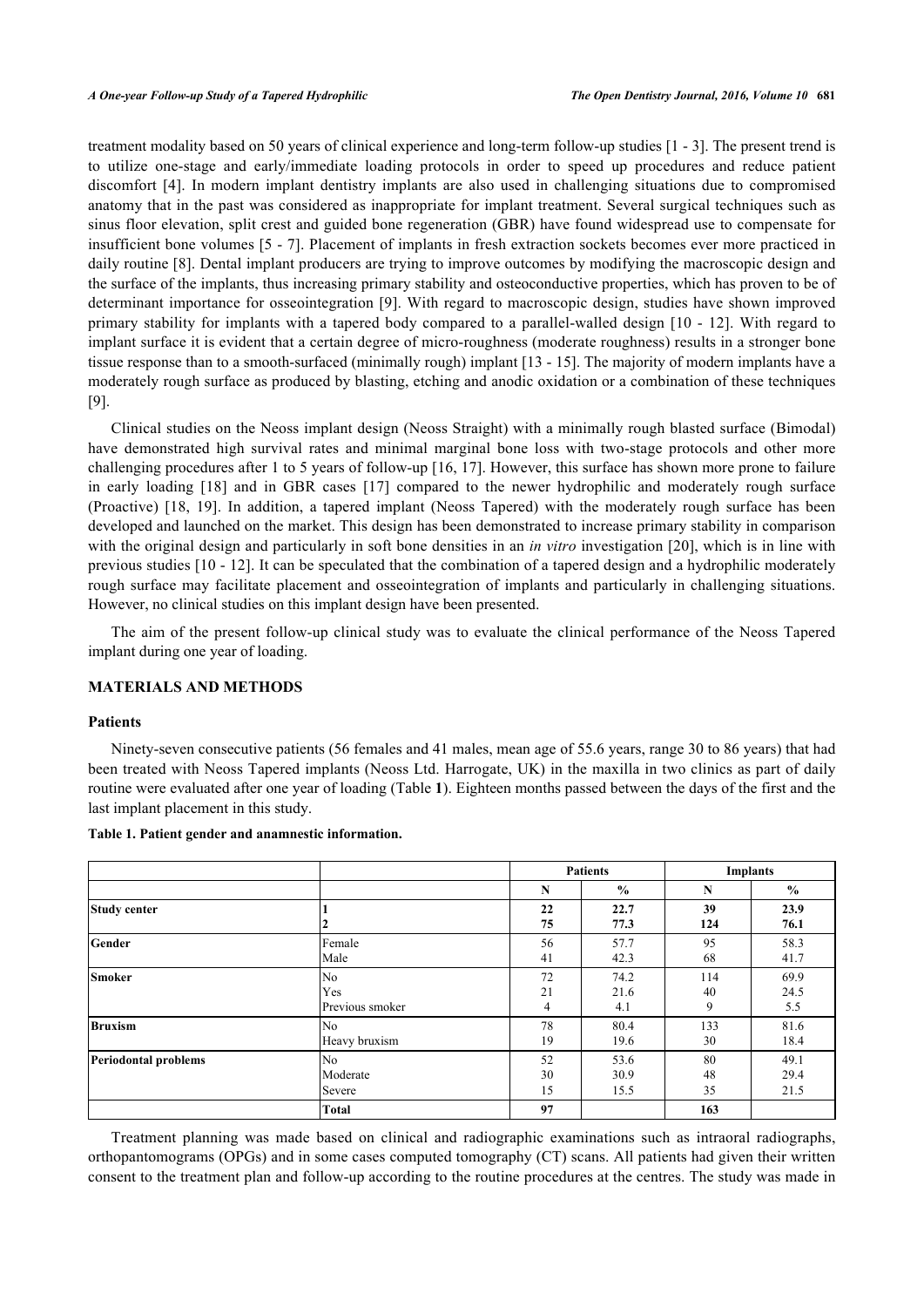accordance with the World Medical Association Declaration of Helsinki. All patients had been treated and followed up according to the normal routines of the two clinics.

# **Surgery**

No surgery was performed in the presence of acute intraoral infections. Chronic periodontitis, smoking and bruxism were considered to be the risk factors but not absolute contraindications (Table **[1](#page-1-0)**).

<span id="page-2-1"></span>Surgery was performed under antibiotic prophylaxis with 2 gr of amoxicillin (Pensa Pharma, Milano, Italy) in local anesthesia (Mepivacaina/Adrenalina, Scandonest 2%, Septodont, France). In addition, 2 x 1 gr of amoxicillin was prescribed for 6 days after surgery



**Fig. (1).** Principal design of the tapered design, which is evaluated in the present study (right) and b. the existing straight design (left) from the Neoss Ltd.

A total of 163 Neoss Tapered implants with Proactive surface implants (Neoss Ltd., Harrogate, UK) in lengths from 9 to 15mm and in diameters from 3.5 to 5.0 mm had been placed (Table **[2](#page-2-0)**) Fig. (**[1a](#page-2-1)**). All implants were positioned in the maxillary arch.

|             |    |            | Diameter (mm)        |     |     |     |              |  |
|-------------|----|------------|----------------------|-----|-----|-----|--------------|--|
|             |    | <b>J.J</b> | 4.0                  | 4.5 | 5.0 | 5.5 | <b>Total</b> |  |
| Length (mm) |    |            |                      |     |     |     |              |  |
|             | 11 |            | ل کے                 |     |     |     | 58           |  |
|             | 13 |            | 42                   | 16  |     |     | 84           |  |
|             | 15 |            |                      |     |     |     |              |  |
| Total       |    | 22<br>ມມ   | Q <sub>1</sub><br>ŌΙ | 26  | 22  |     | 163          |  |

#### <span id="page-2-0"></span>**Table 2. Implant lengths and diameters.**

Eighty-eight (88) implants had need for compensation of reduced bone volume or incomplete bone-implant contact. For 30 fixtures autogenous bone harvested from the drills at same surgical site or by a bone scraper (Micross, Meta, Reggio Emilia, Italy)was deposited on the implant surface without coverage with membranes. Bone substitutes (GenOs, Osteobiol, Turin, Italy) mixed with autogenous bone or not were applied to 58 implants of which 28 were covered with an additional resorbable membrane.

Sinus floor elevation using lateral approach and bone substitute material (Osteobiol, Turin, Italy) was performed for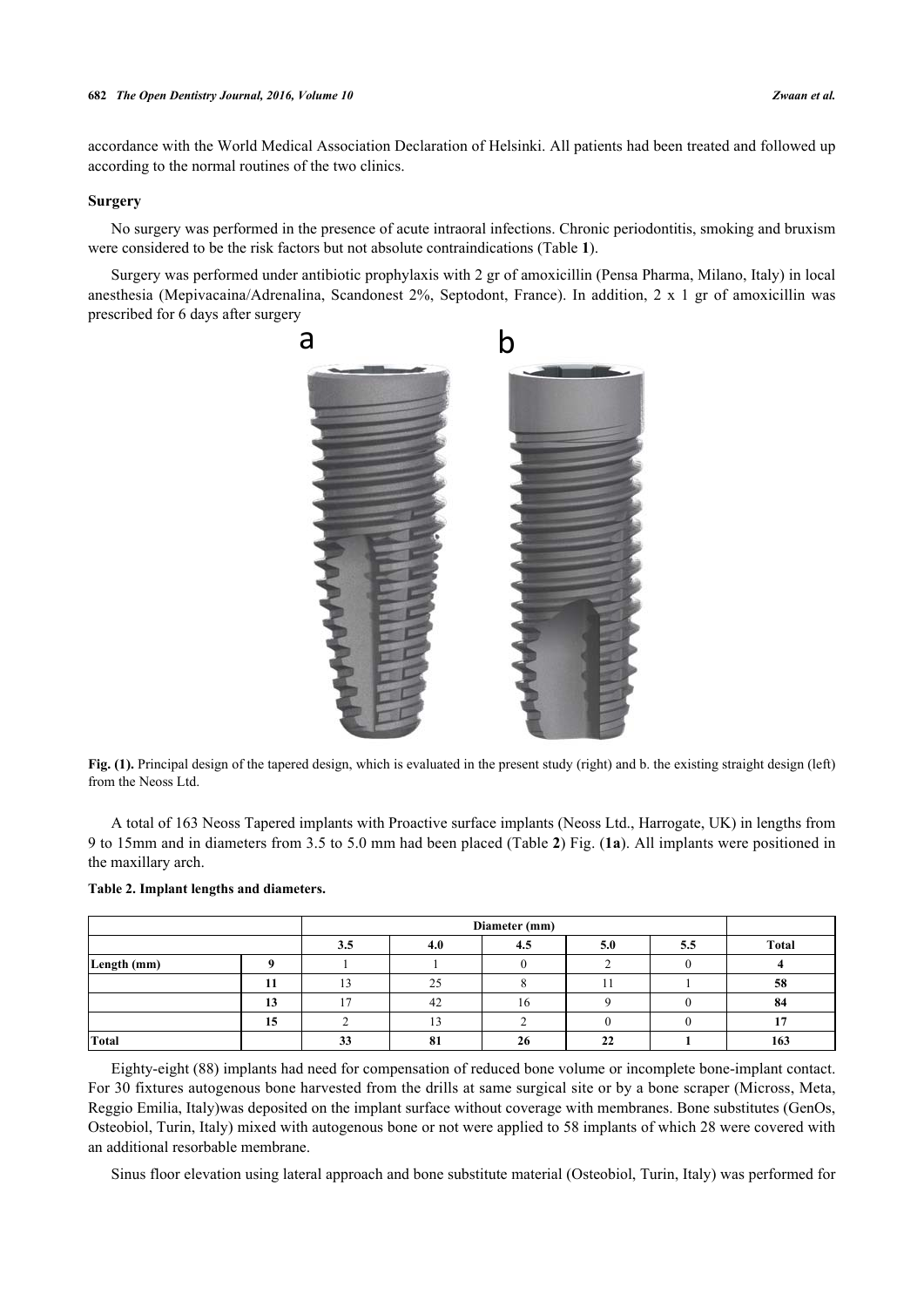nine implants, of which four were positioned after six months of healing and five simultaneously with the elevation surgery. In addition, five implants were placed with a trans-crestal approach using osteotomes.

<span id="page-3-0"></span>In six cases, a split-crest technique with piezo-surgical devices and/or hand driven chisels to augment the horizontal dimension of the bone wall to be able to place ten implants were used.



**Fig. (2).** Clinical case. (**a**). Socket after extraction of premolar. (**b**). Tapered Neoss implant and bone substitute to fill voids around the implant collar. (**c**). Adjusted healing abutment. (**d**). Site after initial healing. (**e**). Intraoral radiograph at the one-year follow-up. (**f**). Final restoration..

A total of 57 implants were placed in fresh extraction sockets, 11 in partially healed sockets and 95 in healed sites. In those cases in which the gap between bone and implant surface was small (<1.5 mm) no grafting material was used to fill this space. When the distance between implant surface and bone was 2.0 mm or more a bone substitute was utilized Osteobiol, Turin, Italy) (Fig. **[2a](#page-3-0)** and **[b](#page-3-0)**, Fig. **[3a](#page-3-1)** and **[d](#page-3-1)**). Under those circumstances, which did not allow a perfect primary wound closure around the healing abutment, a resorbable membrane (Evolution, Osteobiol, Turin-Italy) was applied to cover the material inserted in the implant/bone space.

A one-stage procedure using 2 or 5 mm PEEK healing abutments (Neoss Ltd, Harrogate, UK) was used for 124 implants (Fig. **[2c](#page-3-0)** and **[d](#page-3-0)**) and 24 implants were inserted following a two-stage protocol. Second surgery was performed after two to five months of healing. Immediate loading with a temporary device was done on 15 implants.

<span id="page-3-1"></span>During surgery, peak insertion torque was registered up to 50 Ncm with the torque control device of the drive unit W&H Implantmed (W&H Dentalwerk, Bùrmoos, Austria) in both clinics. When higher forces were needed, a manual wrench inserter was used and IT was registered as  $>50N$ cm. Implant stability was measured with resonance frequency analysis (RFA) (Osstell ISQ, Osstell AB, Gothenburg, Sweden) in implant stability quotient (ISQ)units. Ortho-radial intraoral radiographs were taken at baseline and after 6 months and one year. Bone quality and quantity were registered using the Lekholm & Zarb index [[21\]](#page-10-6).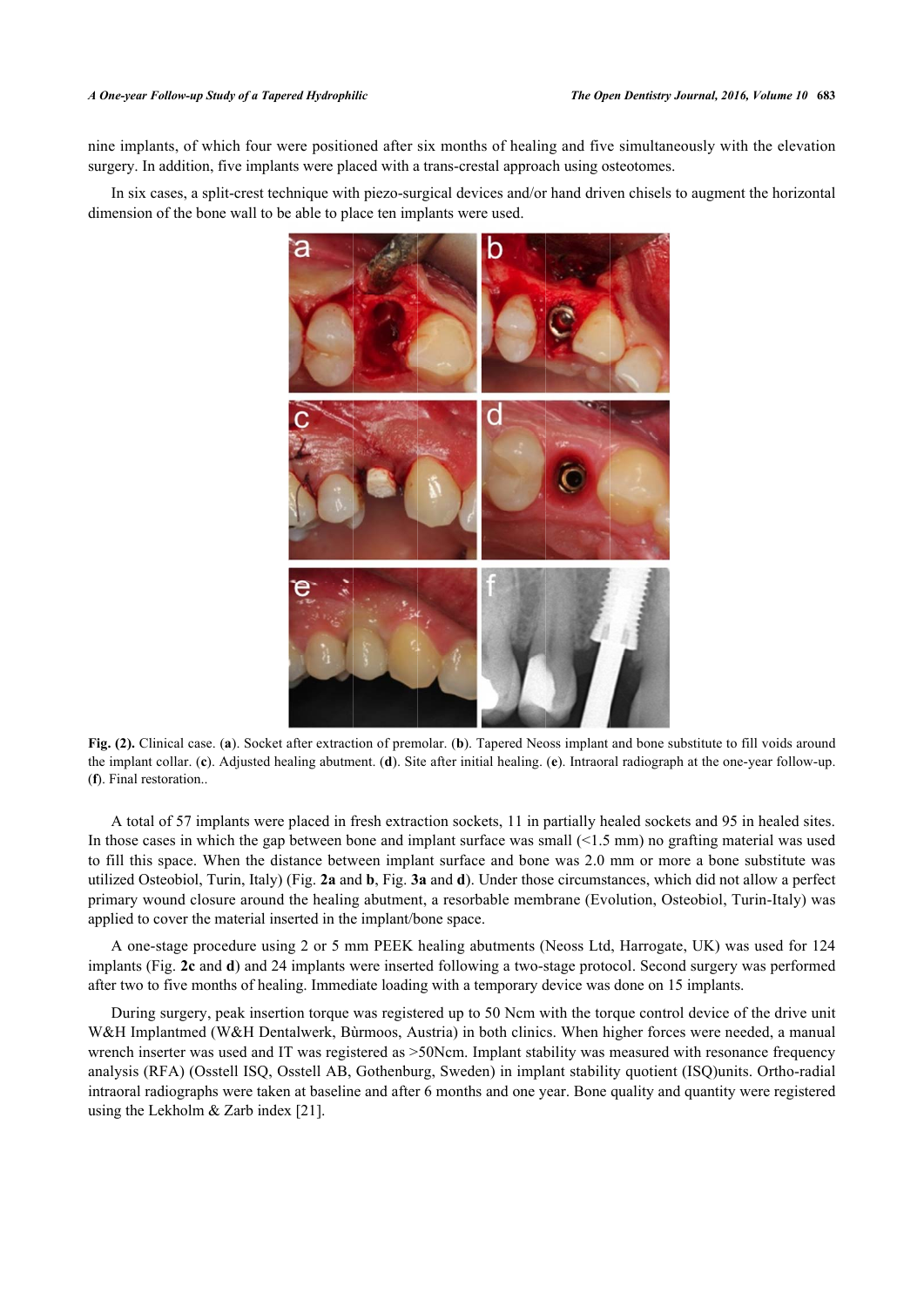

**Fig. (3).** Clinical case. (**a**). Right central incisor with a deep pocket on the mesial aspect. (**b**). Preoperative radiograph. (**c**). Showing extraction socket. (**d**). Showing immediate implant placement in the extraction socket. The mesial defect has been packed with autogenous bone chips. (**e**). Intra-oral radiograph after one year of function. Note successful healing at the mesial aspect of the implants. (**f**). Final clinical appearance.

#### **Prosthetics**

The implants were loaded after different healing periods based on primary stability, risk factors inherent to surgical procedures as GBR or fresh socket placement and patients' needs, varying from immediate loading to delayed loading after 6 months (Table **[3](#page-4-0)**). The implants supported 14 full arch bridges, 34 partial bridges, one over-denture on a bar support and 48 single teeth replacements. Screw-retained prosthetics were preferred and cemented constructions only used for angulated abutments on single tooth replacements. All but one of the full arch bridges were supported by a mixture of Neoss Tapered and Straight implants that were placed previous to the beginning of the present study. Those straight implants are not included in this study and this explains why such a low number (49) of Tapered implants were involved in the support of full-arch prosthetic devices. Only one full arch was applied to 4 implants, the others had 6 fixtures to sustain them.

# <span id="page-4-0"></span>**Table 3. Loading protocols.**

|                | <b>Total</b> |               |  |  |
|----------------|--------------|---------------|--|--|
|                | n            | $\frac{6}{9}$ |  |  |
| Immediate load |              | 9.2           |  |  |
| One-stage      | 124          | 76.1          |  |  |
| Two-stage      | 24           | 14.7          |  |  |
| Total          | 163          |               |  |  |

The majority of implants (157) were initially loaded with an acrylic provisional device of which 15 were loaded within 48 hrs after surgery. Four implants showing excellent stability and stable surrounding soft tissues were loaded directly with a single ceramic definitive crown. Definitive prosthetics on single crowns and partial bridges were all performed in ceramics on a noble metal-, disilicate- or zirconium basis (NeoLink, Neoss Ltd, Harrogate, UK) (Figs. **[2e](#page-3-0)** and **[3e](#page-3-1)**). Thirteen out of fourteen full arch bridges were using acrylic teeth supported by a CAD/CAM milled titanium framework. One arch was produced in CAD/CAM milled zirkonium layered with feldspatic ceramics.

## **Reference Group**

A reference group of 78 patients previously treated with 163 Straight Neoss (Neoss Ltd., Harrogate, UK) Fig. (**[1b](#page-2-1)**) in the maxilla in one of the centres was used for comparisons with the Tapered design with regard to insertion torque (IT) and resonance frequency analysis (RFA) measurements.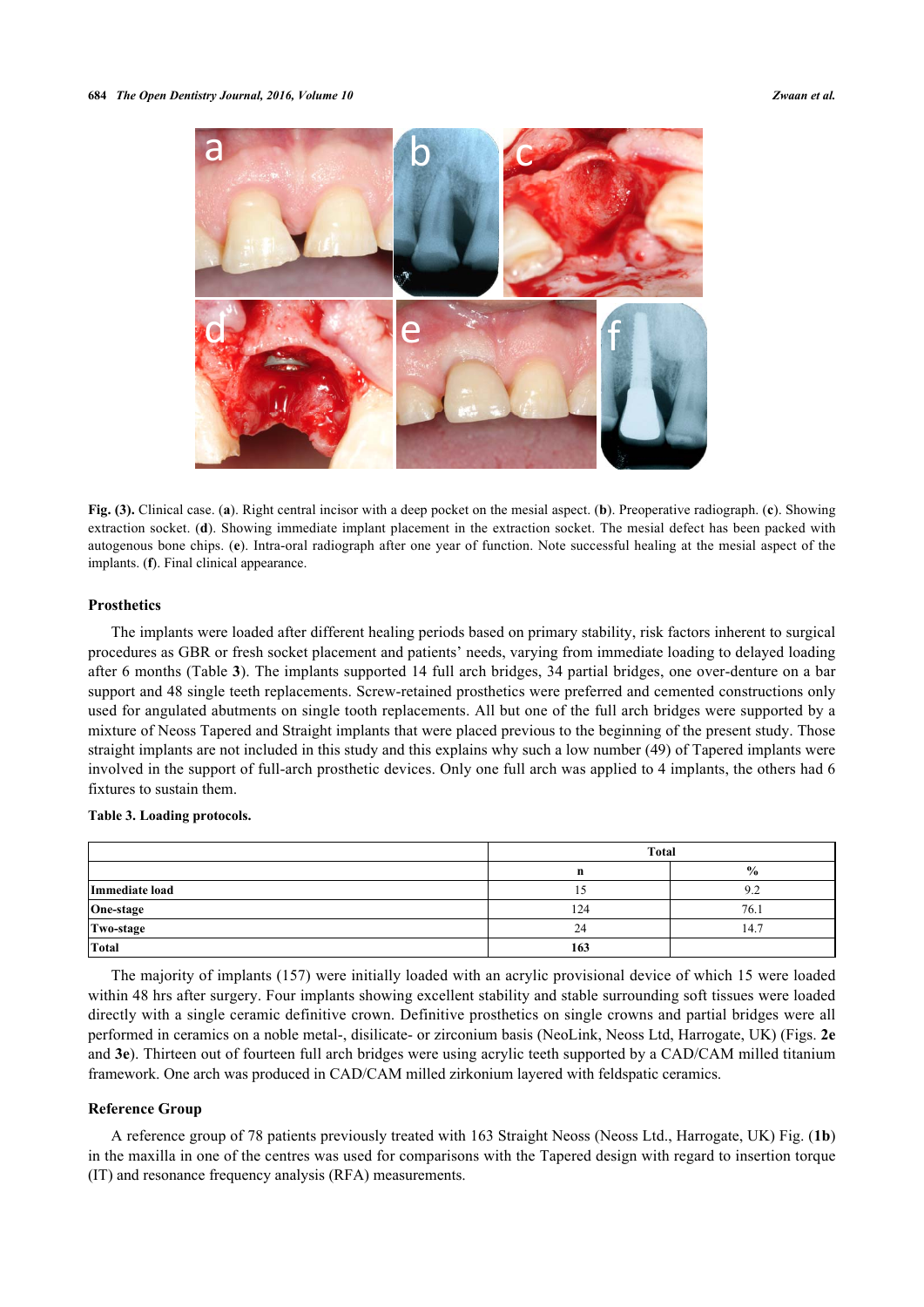#### **Follow-up**

The patients had been examined after 6 and 12 months in function when the prosthetic constructions were removed except for cement-retained ones or when patient's consent lacked. At this time implant stability was registered by means of RFA measurements in addition to the baseline registrations.

Intraoral radiographs were taken at baseline (abutment surgery or at prosthetic loading) and after 12 months of loading (Figs. **[2f](#page-3-0)** and **[3f](#page-3-1)**). The distance from the coronal platform to the first bone contact was measured on mesial and distal aspects using ImageJ software (NIH, Washington, US). A mean value was calculated for each implant and time point.

An implant was defined a failure as it had to be removed and a survival if clinically stable and supporting the prosthesis without causing discomfort to the patient.

#### **Statistics**

The statistical analyses were made with the SPSS Statistics 17.0. software (SPSS Inc., Chicago, IL, USA).

For the sub-group analysis on bone remodeling, Spearman Rank correlation was used for ordered sub-groups, Kruskal-Wallis test with post-hoc Bonferroni corrected pair-wise Mann-Whitney U tests were used for multiple unordered sub-groups, and Mann-Whitney U test was used in cases of two sub-groups.

The Mann-Whitney U test was used to identify differences in implant stability between straight and tapered implants. Friedman's test with post-hoc Bonferroni corrected Wilcoxon tests were used to identify differences in implant stability over time.

The Pearson correlation test was used to identify correlations between insertion torque, ISQ values and bone loss. Significance level *p*<0.05 was used for all tests.

## **RESULTS**

# **Clinical Observations**

Five implants in three patients failed to integrate before functional loading giving a survival rate of 96.9% after one year of loading ([Table](#page--1-0) **[4](#page--1-0)**). All five had high insertion torque and showed ISQ values above 70 ([Table](#page--1-0) **[5](#page--1-0)**). Four of the failing implants were placed in fresh extraction sockets with a one-stage approach or immediate loading protocol. Three of these implants had been placed without CT-scans and with minimal flap elevation. When during replacement surgery a more extended flap was raised it became evident that apical bone volume had been overestimated. The fifth implant was lost due to infection of endodontic origin on an adjacent tooth. Endodontic treatment was done to eliminate the infection and the patient is waiting for second surgery to replace the implant lost. Three of the failing fresh socket implants were replaced in the same site after healing of the implant socket using inferior diameters of the implants. For one failing implant that was one out of three inserted simultaneously, the decision was made not to replace it and to restore function on the two surviving implants.

#### **Table 4. Implant survival.**

| <b>Interval</b>        | Implants | Failed | Withdrawn | CSR   |
|------------------------|----------|--------|-----------|-------|
| Insertion to 6 months  | 163      |        |           | 96.9% |
| 16 months to 12 months | 158      |        |           | 96.9% |
| 12 months              | 149      | -      | -         | 96.9% |

**Table 5. Specification of failed implants. IES = immediate extraction socket, HS = healed site, AB = autologous bone, OS = one-stage.**

|  |     | Center Pat. ID Gender | <b>Bruxer / Smoker / Perio</b>    | $\log \left  \text{Dimensions} \right  \frac{\text{ISO}}{\text{LT}}$ Site GBR |                | Loading                |
|--|-----|-----------------------|-----------------------------------|-------------------------------------------------------------------------------|----------------|------------------------|
|  | 18  | Female                | No / No / Severe                  | 24 4.0 x 13 mm 75/40 IES AB                                                   |                | Immediate              |
|  | 203 | Female I              |                                   | 11 $4.5 \times 13$ mm $75/25$ IES                                             |                | OS, not loaded         |
|  |     | No/No/No              | 21 $4.5 \times 13$ mm $76/25$ IES |                                                                               | OS, not loaded |                        |
|  | 237 | Male                  | No/No/No                          | 14 $\left[4.0 \times 13 \right]$ mm $\left[76/50\right]$ HS                   |                | <b>OS</b> . not loaded |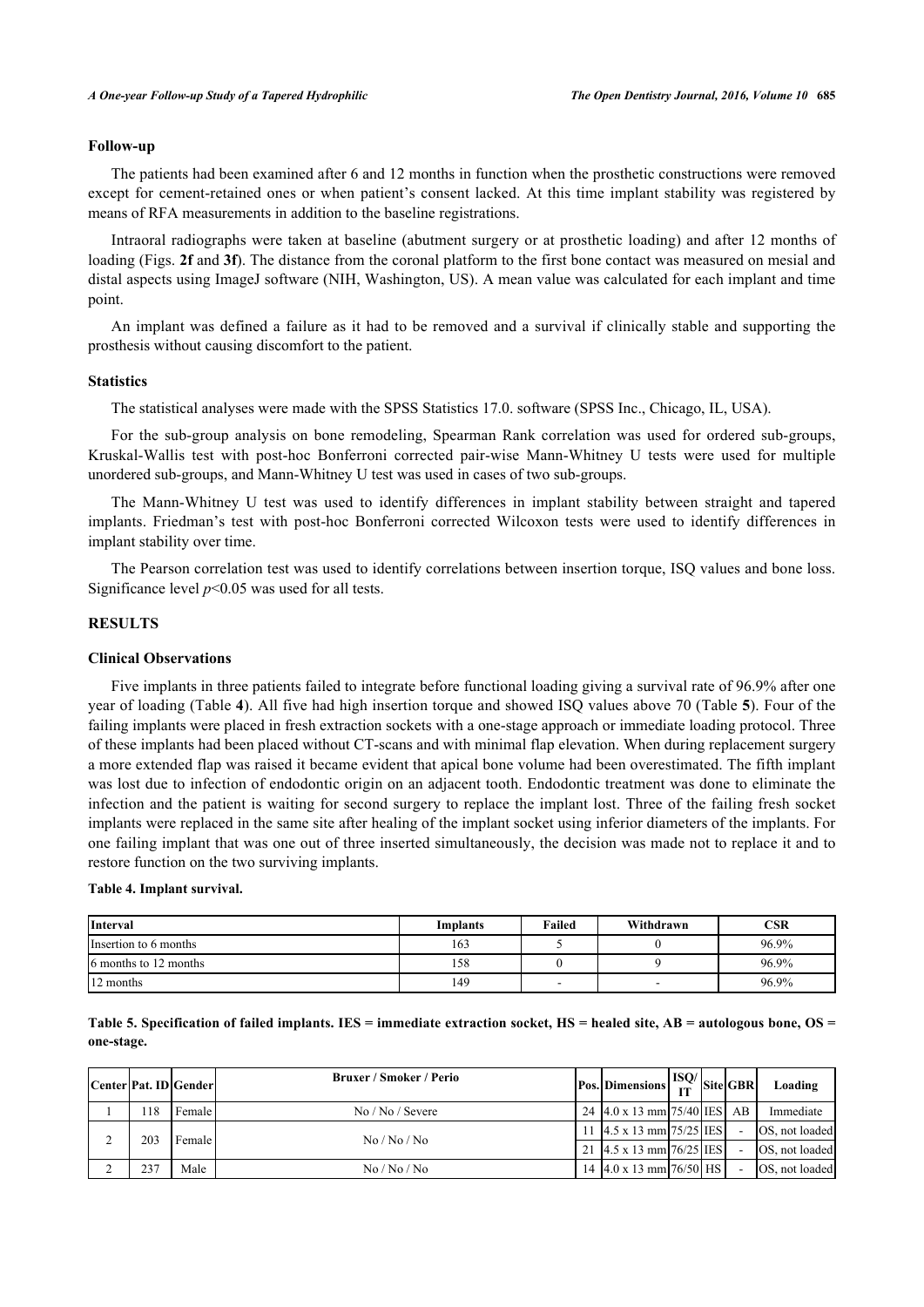|   |     | Center   Pat. ID   Gender | Bruxer / Smoker / Perio | <b>Pos. Dimensions</b>   | $ $ ISQ/ $ $ Site GBR $ $ |  | Loading        |
|---|-----|---------------------------|-------------------------|--------------------------|---------------------------|--|----------------|
| ∸ | 250 | Female                    | No / Yes / Severe       | 15 5.0 x 11 mm 81/50 IES |                           |  | OS, not loaded |

From a prosthetic point of view, 76 of 77 constructions were loaded for one year, giving a prosthetic survival rate of 99.4%.

# **Marginal Bone Loss**

Paired intraoral radiographs were obtained for 143 implants at baseline and after one year of follow-up. At baseline the average marginal bone level was  $0.2 \pm 0.3$  mm and  $0.7 \pm 0.4$  mm after one year ([Table](#page--1-0) [6](#page--1-0)). The average bone loss was calculated to be  $0.5 \pm 0.4$  mm ([Table](#page--1-0) [7](#page--1-0)).

# **Table 6. Marginal bone level data.**

|                     |          | <b>Baseline</b> | 12 months     |      |  |
|---------------------|----------|-----------------|---------------|------|--|
| Mean (mm)           |          | 0.22            | 0.73          |      |  |
| S.D.                |          | 0.33            |               | 0.39 |  |
| n                   |          | 143             |               | 143  |  |
| Range (mm)          |          | $0.00 - 1.53$   | $0.0 - 1.87$  |      |  |
| <b>Distribution</b> | n        | $\frac{6}{9}$   | $\mathbf n$   | $\%$ |  |
| 0 <sub>mm</sub>     | 97       | 67.8            | 13            | 9.1  |  |
| $0.5 \text{ mm}$    | 36       | 25.2            | 63            | 44.1 |  |
| $1.0 \text{ mm}$    |          | 4.9             | 54            | 37.8 |  |
| $1.5 \text{ mm}$    |          | 2.1             | 11            | 7.7  |  |
| $2.0 \text{ mm}$    | $\Omega$ | $\theta$        | $\mathcal{L}$ | 1.4  |  |

<span id="page-6-0"></span>**Table 7. Marginal bone loss data.**

|                     | <b>Baseline to 12 months</b> |                |  |  |
|---------------------|------------------------------|----------------|--|--|
| Mean (mm)           |                              | $-0.52$        |  |  |
| S.D.                |                              | 0.41           |  |  |
| n                   |                              | 143            |  |  |
| Range (mm)          |                              | $-1.56 - 0.48$ |  |  |
| <b>Distribution</b> | n                            | $\frac{6}{9}$  |  |  |
| $+0.5$ mm           | h                            | 4.2            |  |  |
| 0 <sub>mm</sub>     | 25                           | 17.5           |  |  |
| $-0.5$ mm           | 72                           | 50.3           |  |  |
| $-1.0$ mm           | 24.5<br>35                   |                |  |  |
| $-1.5$ mm           |                              | 3.5            |  |  |

Frequency distribution showed bone loss over 1 mm for five implants and no implant showed more than two mm of bone loss (Table **[7](#page-6-0)**).

No significant differences could be found for average bone loss when comparing implants placed in fresh extraction sockets or using split crest bone augmentation and implants inserted in healed bone sites (Table **[8](#page-6-1)**). Neither was there a different response of the marginal bone when applying immediate loading protocol confronted to non-immediate loading (Table **[8](#page-6-1)**). There was no correlation between bone loss and insertion torque (Table **[9](#page-7-0)**).

<span id="page-6-1"></span>

|  |  | Table 8. Influence of different factors on marginal bone levels and bone loss. † not statistically significant different. |
|--|--|---------------------------------------------------------------------------------------------------------------------------|
|  |  |                                                                                                                           |

| Procedure                    | <b>BL</b> baseline<br>$(mm + SD)$ | <b>BL</b> 1 year<br>$(mm \pm SD)$ | <b>Bone loss</b><br>$(mm + SD)$ | No. |
|------------------------------|-----------------------------------|-----------------------------------|---------------------------------|-----|
| <b>Extraction socket</b>     | $0.2 + 0.2$                       | $0.6 + 0.3$                       | $0.5 + 0.4$                     | 58  |
| <b>Non-extraction socket</b> | $0.2 + 0.4\dagger$                | $0.8 + 0.4\dagger$                | $0.6 + 0.4\dagger$              | 85  |
| <b>Immediate load</b>        | $0.3 + 0.3$                       | $0.9 + 0.4$                       | $0.6 + 0.3$                     | 14  |
| Non-immediate load           | $0.2 + 0.3\dagger$                | $0.7 + 0.4\dagger$                | $0.5 + 0.4\dagger$              | 129 |
| <b>Split crest</b>           | $0.3 + 0.6$                       | $0.7 + 0.4$                       | $0.3 + 0.5$                     | 10  |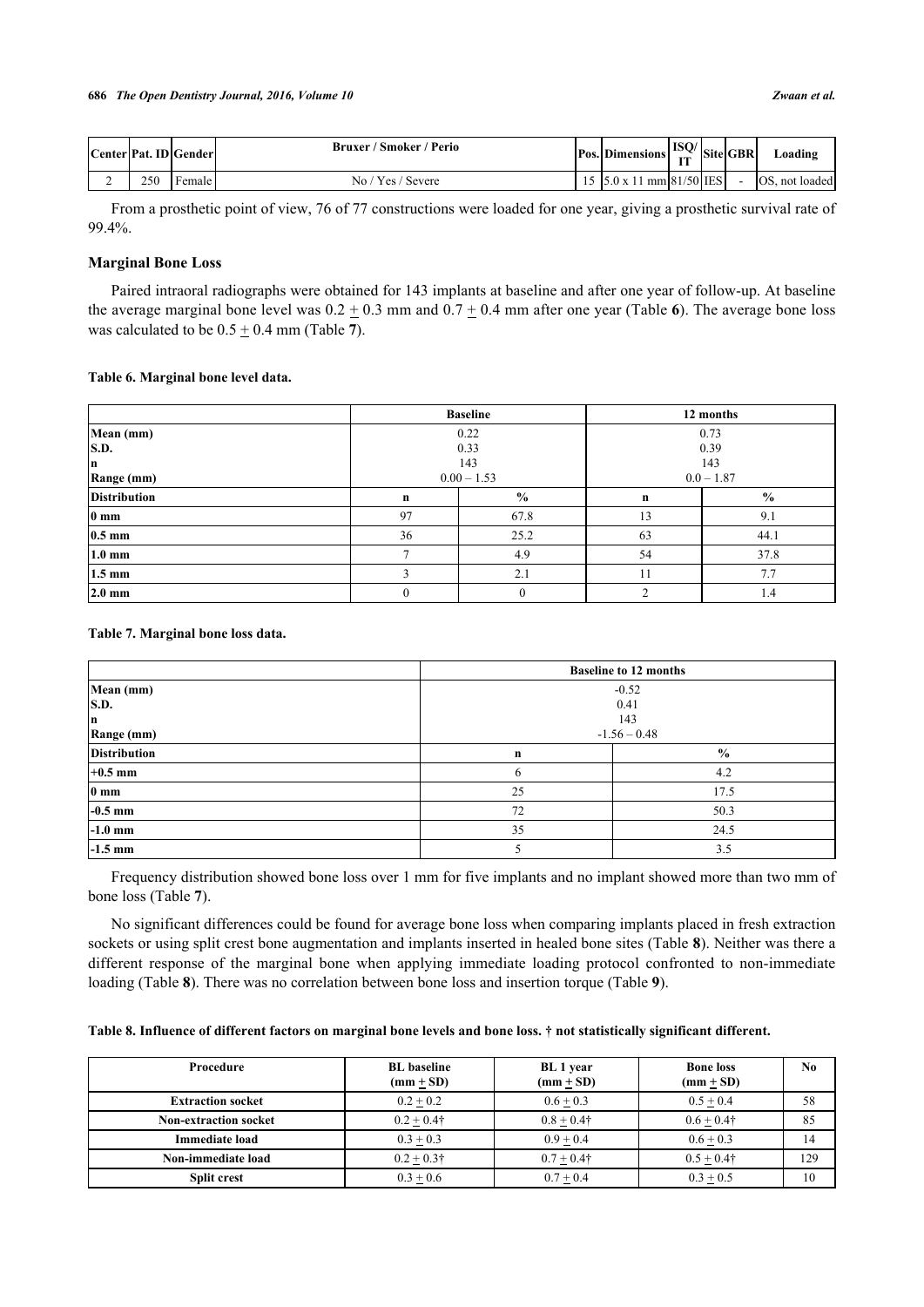#### *A One-year Follow-up Study of a Tapered Hydrophilic The Open Dentistry Journal, 2016, Volume 10* **687**

*(Table 8) contd.....*

| Procedure       | <b>BL</b> baseline<br>$(mm + SD)$<br>$\overline{\phantom{0}}$ | <b>BL</b> 1 year<br>$(mm \pm SD)$                                 | <b>Bone loss</b><br>$(mm + SD)$<br>$\overline{\phantom{0}}$ | N <sub>0</sub> |
|-----------------|---------------------------------------------------------------|-------------------------------------------------------------------|-------------------------------------------------------------|----------------|
| Non-split crest | $-0.3\dagger$<br><b>__</b><br>$\cup$ . $\sim$<br>-            | $\Omega$ $\tau$<br>- 0.4†<br>$\overline{\phantom{0}}$<br>U.7<br>– | $+0.4*$<br>0.5                                              | 133            |

<span id="page-7-0"></span>**Table 9. Relation between insertion torque, ISQ values and bone loss. \*\*\*Significant correlation between insertion torque** and ISQ,  $p \leq 0.001$ , Pearson correlation.  $\dagger$ No correlation between bone loss and insertion torque or bone loss and ISQ.

| <b>Insertion torque</b><br>(Ncm) | <b>Stability</b><br>$(ISO + SD)^{***}$ | Bone loss $(mm + SD)$ † | No. |
|----------------------------------|----------------------------------------|-------------------------|-----|
| $50 -$                           | $76.2 + 5.3$                           | $0.5 + 0.4$             | 94  |
| $40 - 45$                        | $72.3 + 5.3$                           | $0.6 + 0.4$             | 21  |
| $30 - 35$                        | $70.0 + 6.7$                           | $0.5 + 0.3$             | 31  |
| $-30$                            | $68.1 + 6.2$                           | $0.5 + 0.4$             |     |

#### **Implant Stability**

The average IT at implant placement was  $41.3 \pm 12.0$  Ncm for the tapered implants, which was significantly higher than for straight control implants  $(33.6 \pm 12.5 \text{ Ncm})$  $(p<0.001)$  (Table [10](#page-7-1)).

# <span id="page-7-1"></span>**Table 10. Insertion torque for tapered and straight implants.**

|             | <b>Tapered</b> |               | Straight |               |
|-------------|----------------|---------------|----------|---------------|
| Mean        | 41.3           |               | 33.6     |               |
| S.D.        | 12.0           |               | 12.5     |               |
| $\mathbf n$ | 163            |               | 138      |               |
|             | $\mathbf n$    | $\frac{0}{0}$ | n        | $\frac{6}{6}$ |
| $\leq 10$   |                | 1.2           | $\theta$ |               |
| $10 - 19$   |                | 2.5           | O        | 4.3           |
| $20 - 29$   | 11             | 6.7           | 34       | 24.6          |
| $30 - 39$   | 31             | 19.0          | 41       | 29.7          |
| $40 - 49$   | 21             | 12.9          | 18       | 13.0          |
| $50-$       | 94             | 57.7          | 39       | 28.3          |

RFA showed an average ISQ value of  $73.7 \pm 6.4$  at placement,  $75.0 \pm 4.5$  ISQ after 6 months and  $77.0 \pm 4.1$  ISQ after a year of loading, increasing in a significant way over time  $(p=0.001)$ . The tapered implants showed a higher average ISQ value than the straight control implants at placement,  $73.7 \pm 6.4$  ISQ *vs*  $72.2 \pm 8.0$  ISQ (Table [11](#page-7-2)). However, the difference was not statistically significant  $(p=0.119)$ 

#### <span id="page-7-2"></span>**Table 11. Resonance frequency analysis for tapered and straight implants.**

|             | <b>Tapered</b> |               | Straight  |                |
|-------------|----------------|---------------|-----------|----------------|
| Mean        | 73.7           |               | 72.2      |                |
| S.D.        | 6.4            |               | 8.0       |                |
| $\mathbf n$ | 161            |               | 163       |                |
| Range       | $53 - 84$      |               | $30 - 85$ |                |
|             | n              | $\frac{0}{0}$ | n         | $\frac{6}{10}$ |
| $30 - 39$   | $\Omega$       | $\theta$      |           | 0.6            |
| $40 - 49$   | $\theta$       |               | ◠         | 1.2            |
| $50 - 59$   | 6              | 3.7           | 10        | 6.1            |
| $60 - 69$   | 26             | 16.1          | 25        | 15.3           |
| $70 - 79$   | 98             | 60.9          | 98        | 60.1           |
| $80 - 89$   | 31             | 19.3          | 27        | 16.6           |

There was a statistically significant correlation between IT and RFA measurements at baseline ([Table](#page--1-0) **[9](#page--1-0)**).

#### **DISCUSSION**

The reason for only reporting on the outcome of maxillary tapered implants in the present study is that implant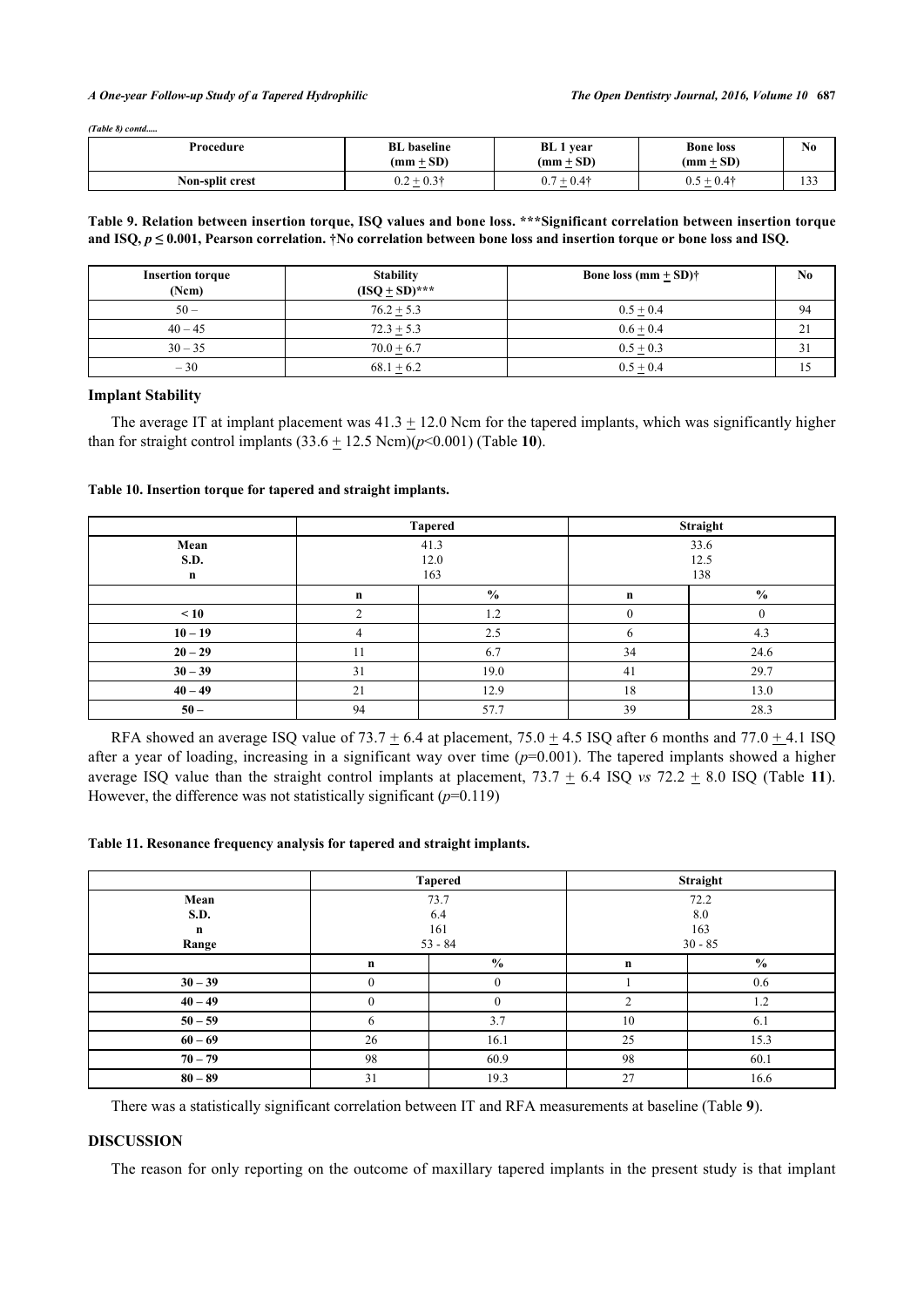treatment of the upper jaw is regarded as more challenging than of the lower jaw [\[22](#page-10-7)]. This is partly because of surgical challenges due to resorption patterns, presence of maxillary sinuses and nose cavity and the more frequent occurrence of soft bone compared to the mandible. The implant surgery in the present study was performed in two private general dental clinics, both focusing on periodontics and implant–supported oral rehabilitation. The same operator provided the patients with implants and prostheses. The high cumulative survival rate (96.9%) and the nearly complete success of the prosthetic outcome (99.4%) indicates that this type of fixture is predictably performing in standard implant situations as well as with more challenging protocols. The survival rate and average bone loss of  $0.5 + 0.4$  mm encountered does not de*Via*te from the results of previous studies on Neoss Straight implants [\[16](#page-10-1) - [19,](#page-10-4) [23](#page-10-8)] neither from other implant systems [\[24](#page-10-9)]. An important number of implants was placed in fresh extraction sockets or when utilizing various bone augmentation protocols as sinus floor elevation, split crest and GBR showing slightly, though not significantly less bone loss as compared to healed implant sites.

Primary stability as expressed by insertion torque (IT) was significantly higher for Neoss Tapered implants as compared to the reference Neoss Straight implants from another patient group. The implant surface was the same for both designs, which indicates that the differences can be ascribed to differences in implant geometry as also demonstrated in previous studies [[10](#page-9-7) - [12](#page-9-8), [20\]](#page-10-5). When comparing RFA measurements, statistically insignificantly higher ISQ values were obtained for the tapered implants, which is in line with a previous *in vitro* study comparing the two implant designs where only a subtle difference was seen for ISQ values in spite of a marked difference in IT [\[20\]](#page-10-5). However, there was a correlation between IT and ISQ, which is in line with other studies [\[25](#page-10-10), [26](#page-10-11)].

The tapered implant showed similar or higher baseline ISQ values than reported for other implant types placed in maxillary bone [[27,](#page-10-12) [28](#page-10-13)]. However, due to that the ISQ transducers are different for different implant system, it is difficult to make direct comparisons. Moreover, factors such as placement depth also influence the ISO values [[29,](#page-10-14) [30\]](#page-10-15). It is the authors' understanding that IT gives information about the tightness of the bone/implant contact, whereas RFA expresses rigidness of a more extended bone/implant complex. The overall maxillary bone structure will not be altered by differences between straight and tapered implant osteotomies, although the tapered implant will probably result an increased local compression of the bone and tighter fixation. It is possible that this is not picked up by the vibrations induced by the RFA device as these will probably be absorbed in a similar way by the bony anatomy independent of the implant geometry.

Monitoring of ISQ during healing and loading reveals precious information about the stadium and quality of osseointegration and about the capability of the bone to absorb functional loading forces transmitted to it through the fixture [\[30](#page-10-15), [31](#page-10-16)] and is a standard procedure for all implants positioned in the offices involved in this study. Neither high IT nor high ISQ do guarantee implant survival, as low values do not necessarily predict failure [\[32](#page-10-17)]. However, torque and stability measurements combined with operator experience are indispensable for decision making on subjects as one- or two-stage surgery and time of loading [[30\]](#page-10-15). Moreover, studies have shown that continuous monitoring of ISQ values during immediate loading procedures is useful to identifying and avoiding implant failure [\[33](#page-10-18), [34](#page-11-0)].

Concerns have been expressed that too high IT may induce pressure necrosis and marginal bone resorption [[35\]](#page-11-1). In the present study, no correlation between IT and marginal bone loss after one year could be seen, which is in line with the conclusions of a recent meta-analysis of the literature including studies with reported ITs from < 25 to 176 Ncm [\[35](#page-11-1)]. Interestingly, our data showed that also low IT resulted in ISQ levels that are considered to indicate sufficient stability, even for early loading protocols [[30,](#page-10-15) [36\]](#page-11-2).

The tapered design showed high primary stability, also in relatively challenging anatomical and surgical conditions such as split crest- and GBR procedures or placement in fresh extraction sockets. This defines this fixture design eligible when compromised primary stability is to be expected due to reduced bone volume or presence of gaps between bone and implant surface after placement in sockets. Increased stability favours also predictability of immediate- or early loading protocols. The fact that all implants that had an extremely low IT and very low ISQ values at baseline because of split crest, sinus floor elevation, GBR-procedures or combinations of those led to complete integration confirms the biocompatibility and osteoconductivity of the ProActive surface as reported by other authors [[37](#page-11-3)]. In all those cases RFA monitoring revealed increasing ISQ values from baseline to the 6 and 12 month follow-up registrations, which indicate a favourable bone tissue response to the implants. Four of five failures were due to other reasons than poor healing, *i.e.* operator mistake and infection.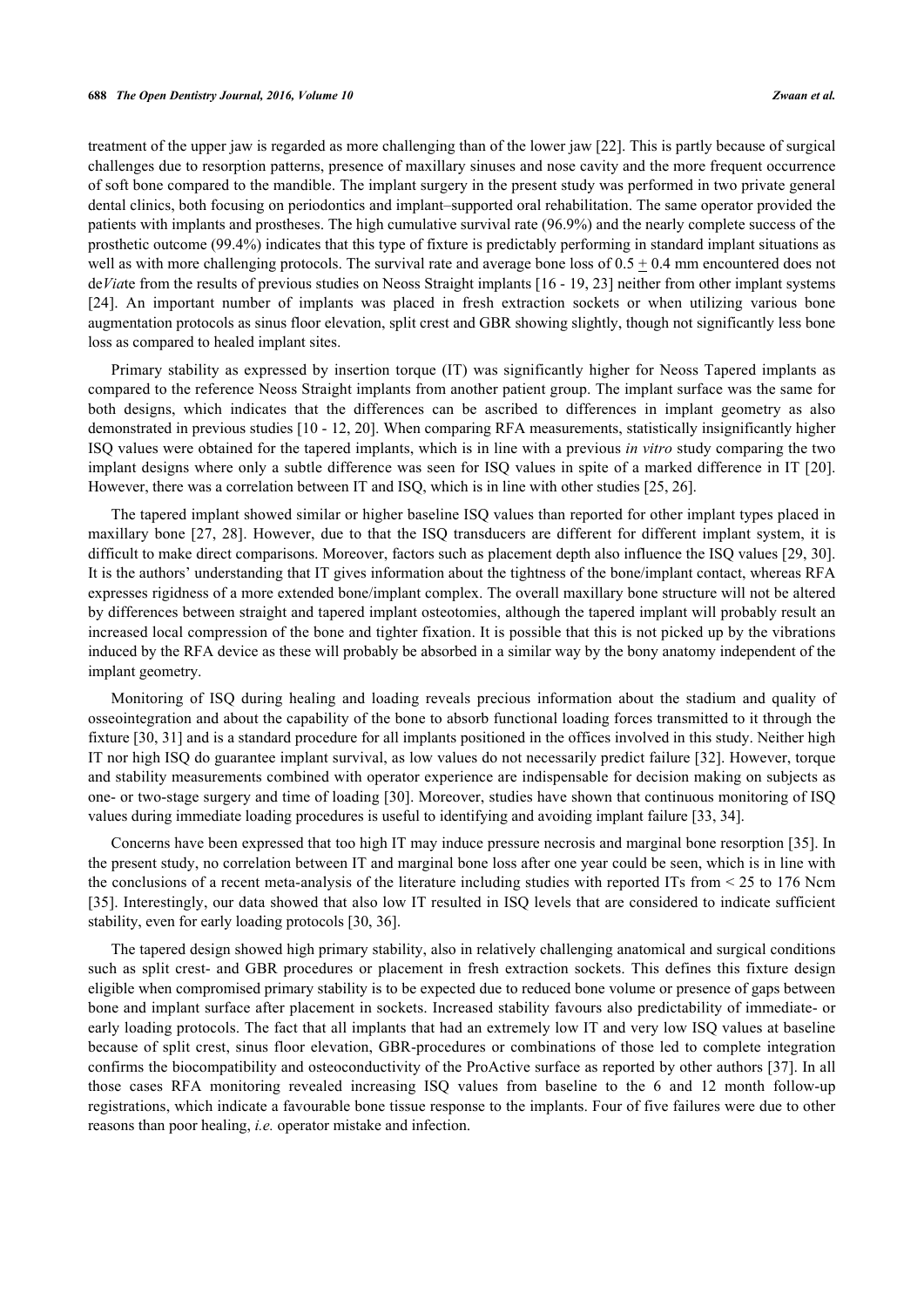# **CONCLUSION**

It is concluded that the tapered implant design performs well when used in daily routine in the maxilla in healed sites, in fresh extractions sockets and in combination with various bone augmentation procedures. However, long-term clinical studies are needed to further evaluate this implant.

# **CONFLICT OF INTEREST**

The authors did not receive any direct financial support of the study. However, Dr. Herman Sahlin is an employee of Neoss Ltd and helped with compilation and statistical analyses of the data.

# **ACKNOWLEDGEMENTS**

Declared none.

#### **REFERENCES**

- <span id="page-9-0"></span>[1] Adell R, Lekholm U, Rockler B, Brånemark PI. A 15-year study of osseointegrated implants in the treatment of the edentulous jaw. Int J Oral Surg 1981; 10(6): 387-416. [\[http://dx.doi.org/10.1016/S0300-9785\(81\)80077-4\]](http://dx.doi.org/10.1016/S0300-9785(81)80077-4) [PMID: [6809663](http://www.ncbi.nlm.nih.gov/pubmed/6809663)]
- [2] Åstrand P, Ahlqvist J, Gunne J, Nilson H. Implant treatment of patients with edentulous jaws: a 20-year follow-up. Clin Implant Dent Relat Res 2008; 10(4): 207-17. [PMID: [18384411\]](http://www.ncbi.nlm.nih.gov/pubmed/18384411)
- <span id="page-9-1"></span>[3] Jimbo R, Albrektsson T. Long-term clinical success of minimally and moderately rough oral implants: a review of 71 studies with 5 years or more of follow-up. Implant Dent 2015; 24(1): 62-9. [\[http://dx.doi.org/10.1097/ID.0000000000000205](http://dx.doi.org/10.1097/ID.0000000000000205)] [PMID: [25621551\]](http://www.ncbi.nlm.nih.gov/pubmed/25621551)
- <span id="page-9-2"></span>[4] De Bruyn H, Raes S, Östman PO, Cosyn J. Immediate loading in partially and completely edentulous jaws: a review of the literature with clinical guidelines. Periodontol 2000 2014; 66(1): 153-87. [\[http://dx.doi.org/10.1111/prd.12040](http://dx.doi.org/10.1111/prd.12040)] [PMID: [25123767](http://www.ncbi.nlm.nih.gov/pubmed/25123767)]
- <span id="page-9-3"></span>[5] Bassetti MA, Bassetti RG, Bosshardt DD. The alveolar ridge splitting/expansion technique: a systematic review. Clin Oral Implants Res 2016; 27(3): 310-24. [\[http://dx.doi.org/10.1111/clr.12537](http://dx.doi.org/10.1111/clr.12537)] [PMID: [25586966\]](http://www.ncbi.nlm.nih.gov/pubmed/25586966)
- [6] Corbella S, Taschieri S, Del Fabbro M. Long-term outcomes for the treatment of atrophic posterior maxilla: a systematic review of literature. Clin Implant Dent Relat Res 2015; 17(1): 120-32. [\[http://dx.doi.org/10.1111/cid.12077\]](http://dx.doi.org/10.1111/cid.12077) [PMID: [23656352](http://www.ncbi.nlm.nih.gov/pubmed/23656352)]
- <span id="page-9-4"></span>[7] Al-Nawas B, Schiegnitz E. Augmentation procedures using bone substitute materials or autogenous bone - a systematic review and metaanalysis. Eur J Oral Implantol 2014; 7(1)(Suppl. 2): S219-34. [PMID: [24977257\]](http://www.ncbi.nlm.nih.gov/pubmed/24977257)
- <span id="page-9-5"></span>[8] Chrcanovic BR, Albrektsson T, Wennerberg A. Dental implants inserted in fresh extraction sockets *versus* healed sites: a systematic review and meta-analysis. J Dent 2015; 43(1): 16-41. [\[http://dx.doi.org/10.1016/j.jdent.2014.11.007](http://dx.doi.org/10.1016/j.jdent.2014.11.007)] [PMID: [25433139\]](http://www.ncbi.nlm.nih.gov/pubmed/25433139)
- <span id="page-9-6"></span>[9] Wennerberg A, Albrektsson T. On implant surfaces: a review of current knowledge and opinions. Int J Oral Maxillofac Implants 2010; 25(1): 63-74. [PMID: [20209188\]](http://www.ncbi.nlm.nih.gov/pubmed/20209188)
- <span id="page-9-7"></span>[10] OSullivan D, Sennerby L, Meredith N. Measurements comparing the initial stability of five designs of dental implants: a human cadaver study. Clin Implant Dent Relat Res 2000; 2(2): 85-92. [\[http://dx.doi.org/10.1111/j.1708-8208.2000.tb00110.x\]](http://dx.doi.org/10.1111/j.1708-8208.2000.tb00110.x) [PMID: [11359268](http://www.ncbi.nlm.nih.gov/pubmed/11359268)]
- [11] OSullivan D, Sennerby L, Meredith N. Influence of implant taper on the primary and secondary stability of osseointegrated titanium implants. Clin Oral Implants Res 2004; 15(4): 474-80. [\[http://dx.doi.org/10.1111/j.1600-0501.2004.01041.x\]](http://dx.doi.org/10.1111/j.1600-0501.2004.01041.x) [PMID: [15248883](http://www.ncbi.nlm.nih.gov/pubmed/15248883)]
- <span id="page-9-8"></span>[12] Lozano-Carrascal N, Salomó-Coll O, Gilabert-Cerdà M, Farré-Pagés N, Gargallo-Albiol J, Hernández-Alfaro F. Effect of implant macrodesign on primary stability: A prospective clinical study. Med Oral Patol Oral Cir Bucal 2016; 21(2): e214-21. [\[http://dx.doi.org/10.4317/medoral.21024](http://dx.doi.org/10.4317/medoral.21024)] [PMID: [26827067\]](http://www.ncbi.nlm.nih.gov/pubmed/26827067)
- <span id="page-9-9"></span>[13] Buser D, Schenk RK, Steinemann S, Fiorellini JP, Fox CH, Stich H. Influence of surface characteristics on bone integration of titanium implants. A histomorphometric study in miniature pigs. J Biomed Mater Res 1991; 25(7): 889-902. [\[http://dx.doi.org/10.1002/jbm.820250708](http://dx.doi.org/10.1002/jbm.820250708)] [PMID: [1918105\]](http://www.ncbi.nlm.nih.gov/pubmed/1918105)
- [14] Zechner W, Tangl S, Fürst G, *et al.* Osseous healing characteristics of three different implant types. Clin Oral Implants Res 2003; 14(2): 150-7.

[\[http://dx.doi.org/10.1034/j.1600-0501.2003.140203.x\]](http://dx.doi.org/10.1034/j.1600-0501.2003.140203.x) [PMID: [12656873](http://www.ncbi.nlm.nih.gov/pubmed/12656873)]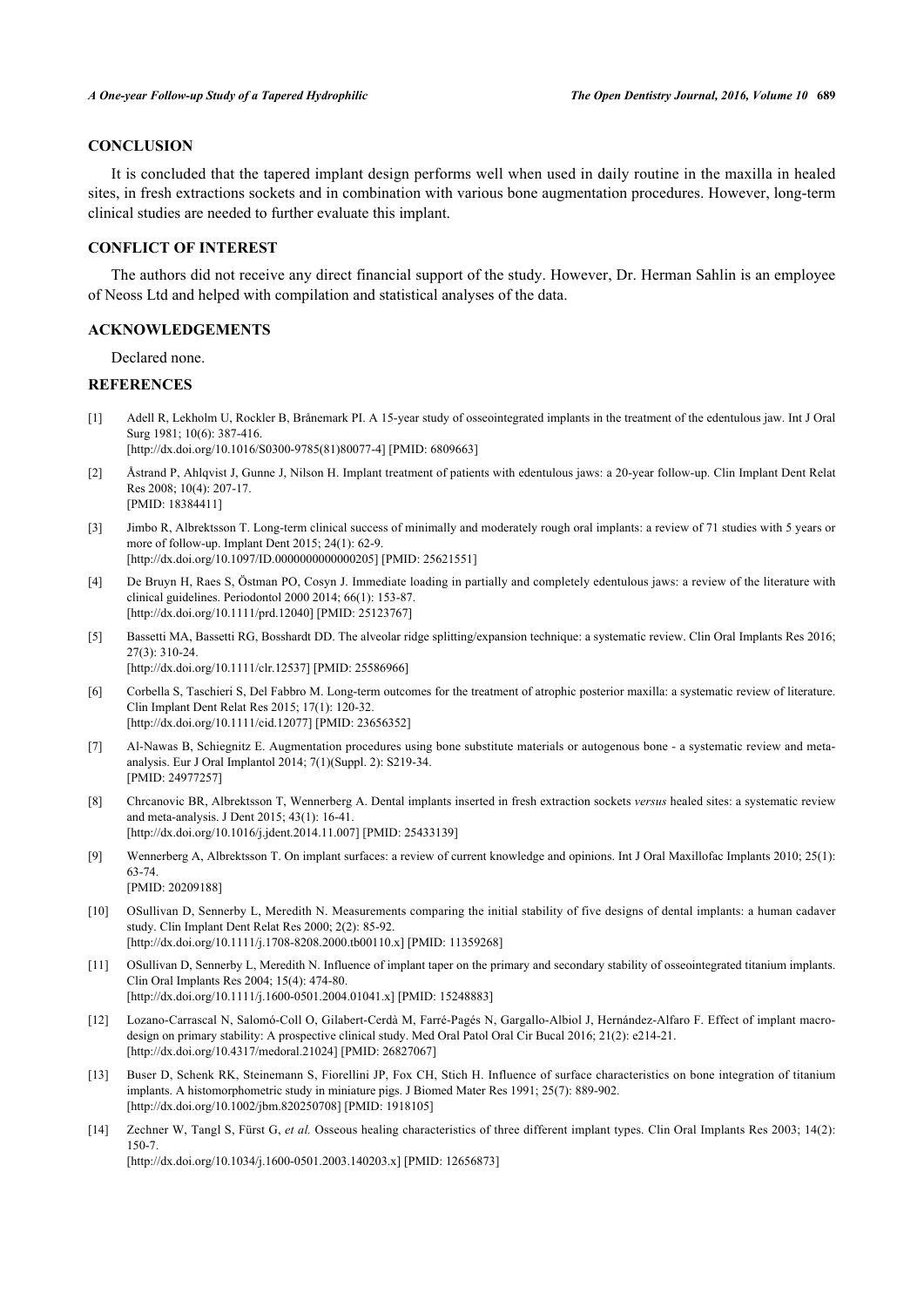- <span id="page-10-0"></span>[15] Burgos PM, Rasmusson L, Meirelles L, Sennerby L. Early bone tissue responses to turned and oxidized implants in the rabbit tibia. Clin Implant Dent Relat Res 2008; 10(3): 181-90. [\[http://dx.doi.org/10.1111/j.1708-8208.2007.00074.x\]](http://dx.doi.org/10.1111/j.1708-8208.2007.00074.x) [PMID: [18218052](http://www.ncbi.nlm.nih.gov/pubmed/18218052)]
- <span id="page-10-1"></span>[16] Bogaerde LV, Pedretti G, Sennerby L, Meredith N. Immediate/Early function of Neoss implants placed in maxillas and posterior mandibles: an 18-month prospective case series study. Clin Implant Dent Relat Res 2010; 12(1)(Suppl. 1): e83-94. [PMID: [19076176\]](http://www.ncbi.nlm.nih.gov/pubmed/19076176)
- <span id="page-10-2"></span>[17] Zumstein T, Billström C, Sennerby L. A 4- to 5-year retrospective clinical and radiographic study of Neoss implants placed with or without GBR procedures. Clin Implant Dent Relat Res 2012; 14(4): 480-90. [\[http://dx.doi.org/10.1111/j.1708-8208.2010.00286.x\]](http://dx.doi.org/10.1111/j.1708-8208.2010.00286.x) [PMID: [20491824](http://www.ncbi.nlm.nih.gov/pubmed/20491824)]
- <span id="page-10-3"></span>[18] Andersson P, Degasperi W, Verrocchi D, Sennerby L. A Retrospective Study on Immediate Placement of Neoss Implants with Early Loading of Full-Arch Bridges. Clin Implant Dent Relat Res 2015; 17(4): 646-57. [\[http://dx.doi.org/10.1111/cid.12183\]](http://dx.doi.org/10.1111/cid.12183) [PMID: [24299552](http://www.ncbi.nlm.nih.gov/pubmed/24299552)]
- <span id="page-10-4"></span>[19] Zumstein T, Sennerby LA. 1-Year Clinical and Radiographic Study on Hydrophilic Dental Implants Placed with and without Bone Augmentation Procedures. Clin Implant Dent Relat Res 2015. [Epub ahead of print] [PMID: [26278780\]](http://www.ncbi.nlm.nih.gov/pubmed/26278780)
- <span id="page-10-5"></span>[20] Sennerby L, Pagliani L, Petersson A, Verrocchi D, Volpe S, Andersson P. Two different implant designs and impact of related drilling protocols on primary stability in different bone densities: an *in vitro* comparison study. Int J Oral Maxillofac Implants 2015; 30(3): 564-8. [\[http://dx.doi.org/10.11607/jomi.3903](http://dx.doi.org/10.11607/jomi.3903)] [PMID: [26009906](http://www.ncbi.nlm.nih.gov/pubmed/26009906)]
- <span id="page-10-6"></span>[21] Lekholm U, Zarb GA. Patient selection and preparation. In: Brånemark PI, Zarb GA, Albrektsson T, Eds. Tissue integrated prostheses: osseointegration in clinical dentistry. Chicago: Quintessence Publ Co Inc. 1985; pp. 199-209.
- <span id="page-10-7"></span>[22] Esposito M, Hirsch JM, Lekholm U, Thomsen P. Biological factors contributing to failures of osseointegrated oral implants. (I). Success criteria and epidemiology. Eur J Oral Sci 1998; 106(1): 527-51. [\[http://dx.doi.org/10.1046/j.0909-8836..t01-2-.x](http://dx.doi.org/10.1046/j.0909-8836..t01-2-.x)] [PMID: [9527353\]](http://www.ncbi.nlm.nih.gov/pubmed/9527353)
- <span id="page-10-8"></span>[23] Dahlin C, Widmark G, Bergkvist G, Fürst B, Widbom T, Kashani H. One-year results of a clinical and radiological prospective multicenter study on NEOSS® dental implants. Clin Implant Dent Relat Res 2013; 15(2): 303-8. [\[http://dx.doi.org/10.1111/j.1708-8208.2011.00356.x\]](http://dx.doi.org/10.1111/j.1708-8208.2011.00356.x) [PMID: [21554532](http://www.ncbi.nlm.nih.gov/pubmed/21554532)]
- <span id="page-10-9"></span>[24] Laurell L, Lundgren D. Marginal bone level changes at dental implants after 5 years in function: a meta-analysis. Clin Implant Dent Relat Res 2011; 13(1): 19-28.
- [\[http://dx.doi.org/10.1111/j.1708-8208.2009.00182.x\]](http://dx.doi.org/10.1111/j.1708-8208.2009.00182.x) [PMID: [19681932](http://www.ncbi.nlm.nih.gov/pubmed/19681932)]
- <span id="page-10-10"></span>[25] Turkyilmaz I. A comparison between insertion torque and resonance frequency in the assessment of torque capacity and primary stability of Brånemark system implants. J Oral Rehabil 2006; 33(10): 754-9. [\[http://dx.doi.org/10.1111/j.1365-2842.2006.01631.x\]](http://dx.doi.org/10.1111/j.1365-2842.2006.01631.x) [PMID: [16938104](http://www.ncbi.nlm.nih.gov/pubmed/16938104)]
- <span id="page-10-11"></span>[26] Friberg B, Sennerby L, Meredith N, Lekholm U. A comparison between cutting torque and resonance frequency measurements of maxillary implants. A 20-month clinical study. Int J Oral Maxillofac Surg 1999; 28(4): 297-303. [\[http://dx.doi.org/10.1016/S0901-5027\(99\)80163-5\]](http://dx.doi.org/10.1016/S0901-5027(99)80163-5) [PMID: [10416900](http://www.ncbi.nlm.nih.gov/pubmed/10416900)]
- <span id="page-10-12"></span>[27] Östman PO, Wennerberg A, Ekestubbe A, Albrektsson T. Immediate occlusal loading of NanoTite™ tapered implants: a prospective 1-year clinical and radiographic study. Clin Implant Dent Relat Res 2013; 15(6): 809-18. [\[http://dx.doi.org/10.1111/j.1708-8208.2011.00437.x\]](http://dx.doi.org/10.1111/j.1708-8208.2011.00437.x) [PMID: [22251669](http://www.ncbi.nlm.nih.gov/pubmed/22251669)]
- <span id="page-10-13"></span>[28] Lozano-Carrascal N, Salomó-Coll O, Gilabert-Cerdà M, Farré-Pagés N, Gargallo-Albiol J, Hernández-Alfaro F. Effect of implant macrodesign on primary stability: A prospective clinical study. Med Oral Patol Oral Cir Bucal 2016; 21(2): e214-21. [\[http://dx.doi.org/10.4317/medoral.21024](http://dx.doi.org/10.4317/medoral.21024)] [PMID: [26827067\]](http://www.ncbi.nlm.nih.gov/pubmed/26827067)
- <span id="page-10-14"></span>[29] Kim SJ, Ribeiro AL, Atlas AM, *et al.* Resonance frequency analysis as a predictor of early implant failure in the partially edentulous posterior maxilla following immediate nonfunctional loading or delayed loading with single unit restorations. Clin Oral Implants Res 2015; 26(2): 183-90. [\[http://dx.doi.org/10.1111/clr.12310](http://dx.doi.org/10.1111/clr.12310)] [PMID: [24325547\]](http://www.ncbi.nlm.nih.gov/pubmed/24325547)
- <span id="page-10-15"></span>[30] Sennerby L, Meredith N. Implant stability measurements using resonance frequency analysis: biological and biomechanical aspects and clinical implications. Periodontol 2000 2008; 47(1): 51-66. [\[http://dx.doi.org/10.1111/j.1600-0757.2008.00267.x\]](http://dx.doi.org/10.1111/j.1600-0757.2008.00267.x) [PMID: [18412573](http://www.ncbi.nlm.nih.gov/pubmed/18412573)]
- <span id="page-10-16"></span>[31] Pagliani L, Sennerby L, Petersson A, Verrocchi D, Volpe S, Andersson P. The relationship between resonance frequency analysis (RFA) and lateral displacement of dental implants: an *in vitro* study. J Oral Rehabil 2013; 40(3): 221-7. [\[http://dx.doi.org/10.1111/joor.12024\]](http://dx.doi.org/10.1111/joor.12024) [PMID: [23278128](http://www.ncbi.nlm.nih.gov/pubmed/23278128)]
- <span id="page-10-17"></span>[32] Atieh MA, Alsabeeha NH, Payne AG, de Silva RK, Schwass DS, Duncan WJ. The prognostic accuracy of resonance frequency analysis in predicting failure risk of immediately restored implants. Clin Oral Implants Res 2014; 25(1): 29-35. [\[http://dx.doi.org/10.1111/clr.12057](http://dx.doi.org/10.1111/clr.12057)] [PMID: [23113597\]](http://www.ncbi.nlm.nih.gov/pubmed/23113597)
- <span id="page-10-18"></span>[33] Glauser R, Sennerby L, Meredith N, *et al.* Resonance frequency analysis of implants subjected to immediate or early functional occlusal loading. Successful *vs.* failing implants. Clin Oral Implants Res 2004; 15(4): 428-34. [\[http://dx.doi.org/10.1111/j.1600-0501.2004.01036.x\]](http://dx.doi.org/10.1111/j.1600-0501.2004.01036.x) [PMID: [15248877](http://www.ncbi.nlm.nih.gov/pubmed/15248877)]